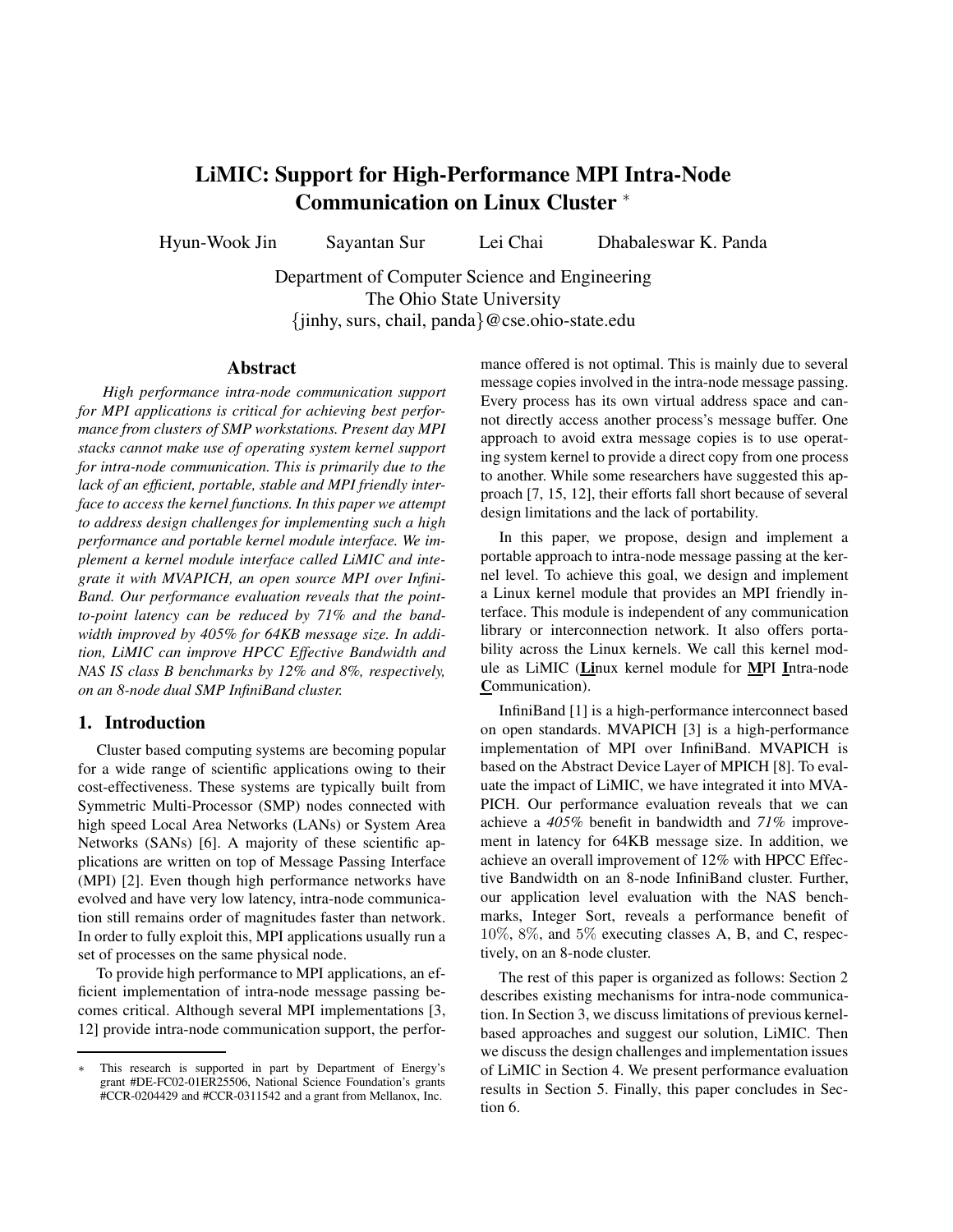# **2. Existing Intra-Node Communication Mechanisms**

# **2.1. NIC-Level Loopback**

An intelligent NIC can provide a NIC-level loopback. When a message transfer is initiated, the NIC can detect whether the destination is on the same physical node or not. By initiating a local DMA from the NIC memory back to the host memory as shown in Figure 1(a), we can eliminate overheads on the network link because the message is not injected into the network. However, there still exist two DMA operations. Although I/O buses are getting faster, the DMA overhead is still high. Further, the DMA operations cannot utilize the cache effect.

InfiniHost [11] is a Mellanox's second generation InfiniBand Host Channel Adapter (HCA). It provides internal loopback for packets transmitted between two Queue Pairs (connections) that are assigned to the same HCA port.

#### **2.2. User-Space Shared Memory**

This design alternative involves each MPI process on a local node, attaching itself to a shared memory region. This shared memory region can then be used amongst the local processes to exchange messages. The sending process copies the message to the shared memory area. The receiving process can then copy over the message to its own buffer. This approach involves minimal setup overhead for every message exchange.

Figure 1(b) shows the various memory transactions which happen during the message transfer. In the first memory transaction labeled as 1; the MPI process needs to bring the send buffer to the cache. The second operation is a write into the shared memory buffer, labeled as 3. If the block of shared memory is not in cache, another memory transaction, labeled as 2 will occur to bring the block in cache. After this, the shared memory block will be accessed by the receiving MPI process. The memory transactions will depend on the policy of the cache coherency implementation and can result in either operation 4a or 4b-1 followed by 4b-2. Then the receiving process needs to write into the receive buffer, operation labeled as 6. If the receive buffer is not in cache, then it will result in operation labeled as 5. Finally, depending on the cache block replacement scheme, step 7 might occur. It is to be noted that there are at least two copies involved in the message exchange. This approach might tie down the CPU with memory copy time. In addition, as the size of the message grows, the performance deteriorates because vigorous copy-in and copy-out also destroys the cache contents.

This shared memory based design has been used in MPICH-GM [12] and other MPI implementations such as MVAPICH [3]. In addition, Lumetta et al. [10] have dealt with efficient design of shared memory message passing protocol and multiprotocol implementation.

# **3. Kernel-Based Solution, Its Limitations, and Our Approach**

#### **3.1. Kernel-Based Memory Mapping**

Kernel-based memory mapping approach takes help from the operating system kernel to copy messages directly from one user process to another without any additional copy operation. The sender or the receiver process posts the message request descriptor in a message queue indicating its virtual address, tag, etc. This memory is mapped into the kernel address space when the other process arrives at the message exchange point. Then the kernel performs a direct copy from the sender buffer to the receiver application buffer. Thus this approach involves only one copy.

Figure 1(c) demonstrates the memory transactions needed for copying from the sender buffer directly to the receiver buffer. In step 1, the receiving process needs to bring the sending process' buffer into cache. Then in step 3, the receiving process can write this buffer into its own receive buffer. This may generate step 2 based on whether the buffer was in cache already or not. Then, depending on the cache replacement policy, step 4 might be generated implicitly.

It is to be noted that the number of possible memory transactions for the Kernel-based memory mapping is always less than the number in User-space shared memory approach. We also note that due to the reduced number of copies to and from various buffers, we can maximize the cache utilization. However, there are other overheads. The overheads include time to trap into the kernel, memory mapping overhead, and TLB flush time. In addition, still the CPU resource is required to perform a copy operation.

There are several previous works that adopt this approach, which include [7, 15]. However, their designs lack portability across different networks and deny flexibility to the MPI library developer. To the best of our knowledge, no other current generation MPI implementations provide such a kernel support.

# **3.2. Our Approach: LiMIC**

It is to be noted that the kernel-based approach has the potential to provide efficient MPI intra-node communication. In this paper we are taking this approach, providing unique features such as portability across various interconnects and different communication libraries. This section sharply distinguishes our approach and design philosophy from earlier research in this direction. Our design principles and details of this approach are described in Section 4.

Traditionally, researchers have explored kernel based approaches as an extension to the features available in user-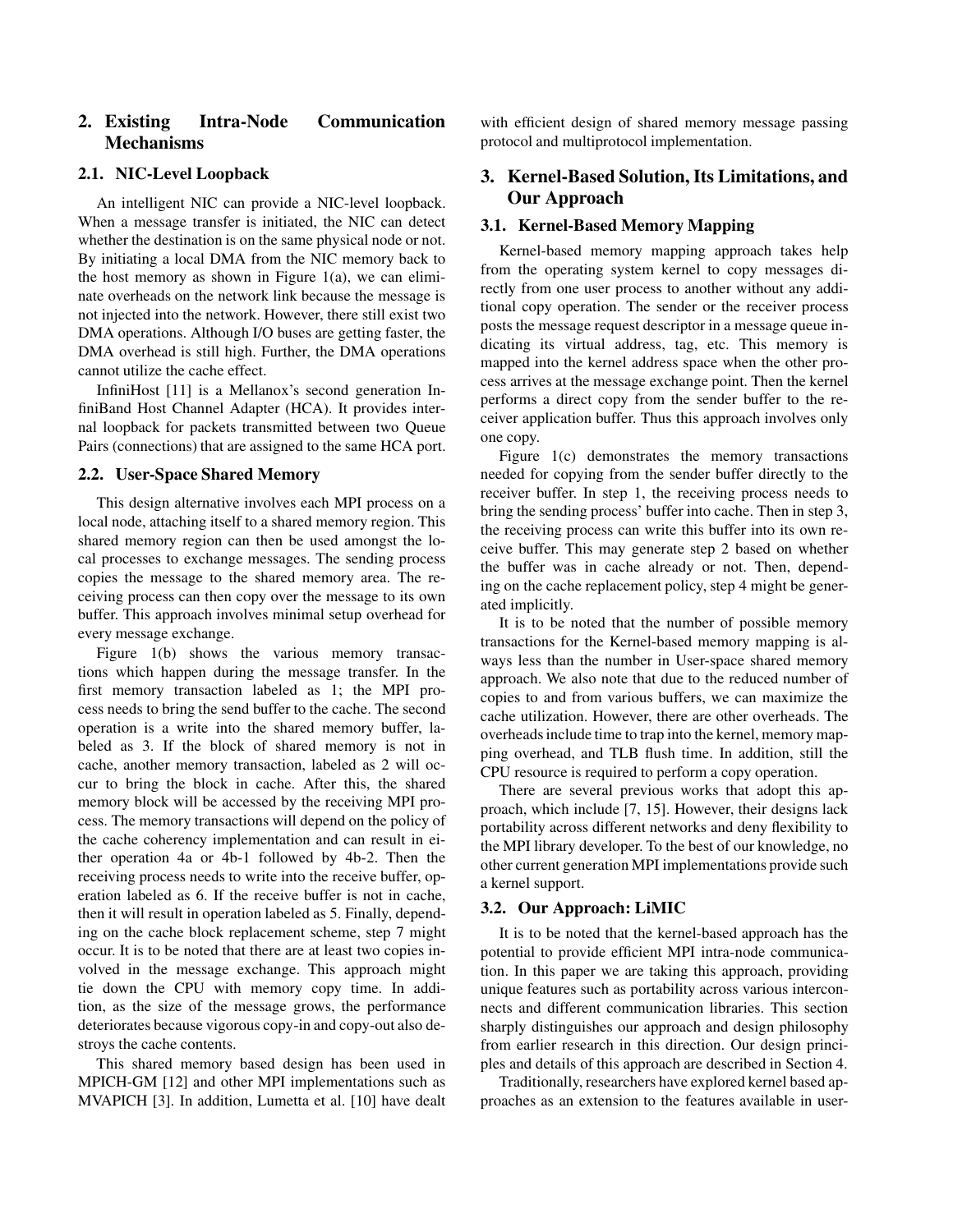

level protocols. A high level description of these earlier methodologies is shown in Figure 2(a). As a result, most of these methodologies have been non-portable to other userlevel protocols or other MPI implementations. In addition, these earlier designs do not take into account MPI message matching semantics and message queues. Further, the MPI library blindly calls routines provided by the user-level communication library. Since some of the communication libraries are proprietary, this mechanism denies any sort of optimization-space for the MPI library developer.



**Figure 2. Kernel Support Design Approaches**

In order to avoid the limitations of the past approaches we look towards generalizing the kernel-access interface and making it MPI friendly. Our implementation of this interface is called LiMIC (**Li**nux kernel module for **M**PI **I**ntra-node **C**ommunication). Its high level diagram is shown in Figure 2(b). We note that such a design is readily portable across different interconnects because its interface and data structures are not required to be dependent on a specific user-level protocol or interconnect. Also, this design gives the flexibility to the MPI library developer to optimize various schemes to make appropriate use of the one copy kernel mechanism. For instance, LiMIC provides flexibility to the MPI library developer to easily choose thresholds for the hybrid approach with other intra-node communication mechanisms and tune the library for specific applications. Such flexibility is discussed in [5]. As a result, LiMIC can provide portability

on different interconnects and flexibility for MPI performance optimization.

# **4. Design and Implementation Issues**

# **4.1. Portable and MPI Friendly Interface**

In order to achieve portability across various Linux systems, we design LiMIC to be a runtime loadable module. This means that no modifications to the kernel code is necessary. Kernel modules are usually portable across major versions of mainstream Linux. The LiMIC kernel module can be either an independent module with device driver of interconnection network or a part of the device driver. In addition, the interface is designed to avoid using communication library specific or MPI implementation specific information.

In order to utilize the interface functions, very little modification to the MPI layer are needed. These are required just to place the hooks of the send, receive and completion of messages. The LiMIC interface traps into the kernel internally by using the ioctl() system call. We briefly describe the major interface functions provided by LiMIC.

- LiMIC Isend(int dest, int tag, int context id, void\* buf, int len, MPI Request\* req): This call issues a non blocking send to a specified destination with appropriate message tags.
- LiMIC Irecv(int src, int tag, int context id, void\* buf, int len, MPI Request\* req): This call issues a nonblocking receive. It is to be noted that blocking send and receive can be easily implemented over non-blocking and wait primitives.
- LiMIC Wait(int src/dest, MPI Request\* req): This call just polls the LiMIC completion queue once for incoming sends/receives.

As described in Section 3.2, we can observe that the interface provided by LiMIC does not include any specific information on a user-level protocol or interconnect. The interface only defines the MPI related information and has an MPI standard similar format.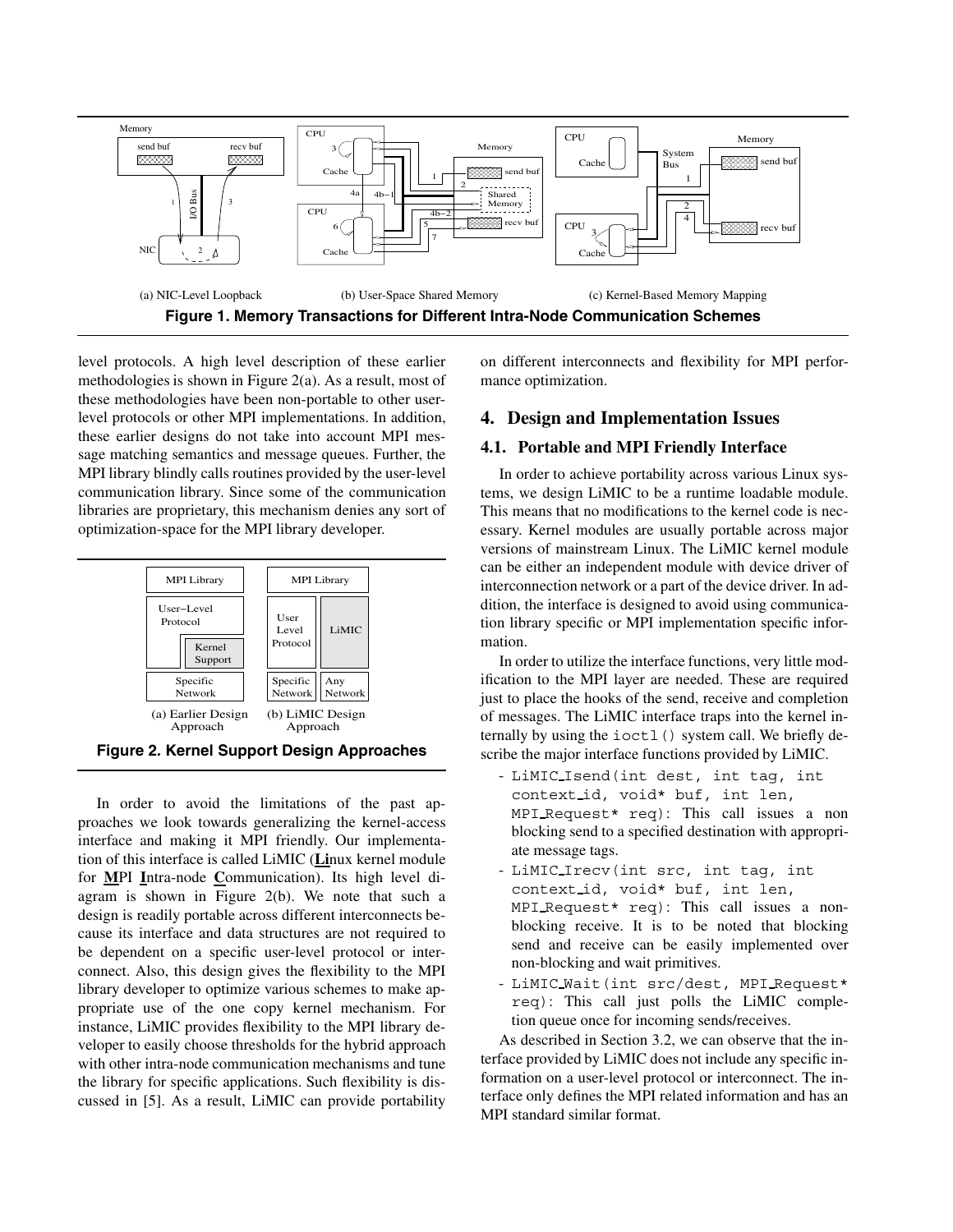#### **4.2. Memory Mapping Mechanism**

To achieve one-copy intra-node message passing, a process should be able to access the other processes' virtual address space so that the process can copy the message to/from the other's address space directly. This can be achieved by memory mapping mechanism that maps a part of the other processes' address space into its own address space. After the memory mapping the process can access mapped area as its own.

For memory mapping, we use kiobuf provided by the Linux kernel. The kiobuf structure supports the abstraction that hides the complexity of the virtual memory system from device drivers. The kiobuf structure consists of several fields that store user buffer information such as page descriptors corresponding to the user buffer, offset to valid data inside the first page, and total length of the buffer. The Linux kernel exposes functions to allocate kiobuf structures and make a mapping between kiobuf and page descriptors of user buffer. In addition, since kiobuf internally takes care of pinning down the memory area, we can easily guarantee that the user buffer is present in the physical memory when another process tries to access it. Therefore, we can take advantage of kiobuf as a simple and safe way of memory mapping and page locking.

Although the kiobuf provides many features, there are several issues we must address in our implementation. The kiobuf functions provide a way to map between kiobuf and page descriptors of target user buffer only. Therefore, we still need to map the physical memory into the address space of the process, which wants to access the target buffer. To do so, we use the kmap() kernel function. Another issue is a large allocation overhead of kiobuf structures. We performed tests on kiobuf allocation time on our cluster (Cluster A in Section 5) and found that it takes around 60*µ*s to allocate one kiobuf. To remove this overhead from the critical path, LiMIC kernel module preallocates some amount of kiobuf structures during the module loading phase and manages this kiobuf pool.



**Figure 3. Memory Mapping Mechanism**

Figure 3 shows the internal memory mapping operation performed by LiMIC. When either of the message exchanging processes arrives, it issues a request through ioctl() (Step 1). If there is no posted request that can be matched with the issued request, the kernel module simply saves information of page descriptors for the user buffer and pins down it by calling map user kiobuf() (Step 2). Then, the kernel module puts this request into the request queue (Step 3). After that when the other message partner issues a request (Step 4), the kernel module finds the posted request (Step 5) and maps the user buffer to the kernel memory by calling kmap() (Step 6). Finally, if the process is the receiver, the kernel module copies the data from kernel memory to user buffer using copy\_to\_user(), otherwise the data is copied from user buffer to kernel memory by copy from user() (Step 7). The data structures in the kernel module are shared between different instances of the kernel executing on the sending and receiving processes. To guarantee consistency, LiMIC takes care of locking the shared data structures.

#### **4.3. Copy Mechanism**

Since the copy needs CPU resources and needs to access pinned memory, we have to carefully decide the timing of the message copy. The message copy could be done in either of the three ways: copy on function calls of receiver, copy on wait function call, and copy on send and receive calls.

In this paper we suggest the design where the copy operation is performed by send and receive functions (i.e., LiMIC Isend and LiMIC Irecv) so that we can provide better progress and less resource usage. In addition, this approach is not prone to skew between processes. The actual copy operation is performed by the process which arrives later at the communication call. So, regardless of the sender or receiver, the operation can be completed as soon as both the processes have arrived. In addition, only the first process is required to pin down the user buffer.

# **4.4. MPI Message Matching**

There are separate message queues for messages sent or received through the kernel module. This is done to allow portability to various other MPI like message queues. So, in general the LiMIC does not assume any specific message queue structure. MPI messages are matched based on *Source*, *Tag* and *Context ID*. Message matching can also be done by using wild cards like MPI ANY SOURCE or MPI ANY TAG. LiMIC implements MPI message matching in the following manner:

• **Source in the same node**: In this case, the receive request is directly posted into the queue maintained by LiMIC. On the arrival of the message, the kernel instance at the receiver side matches the message based on the source, tag and context id information and then it passes the buffer into user space.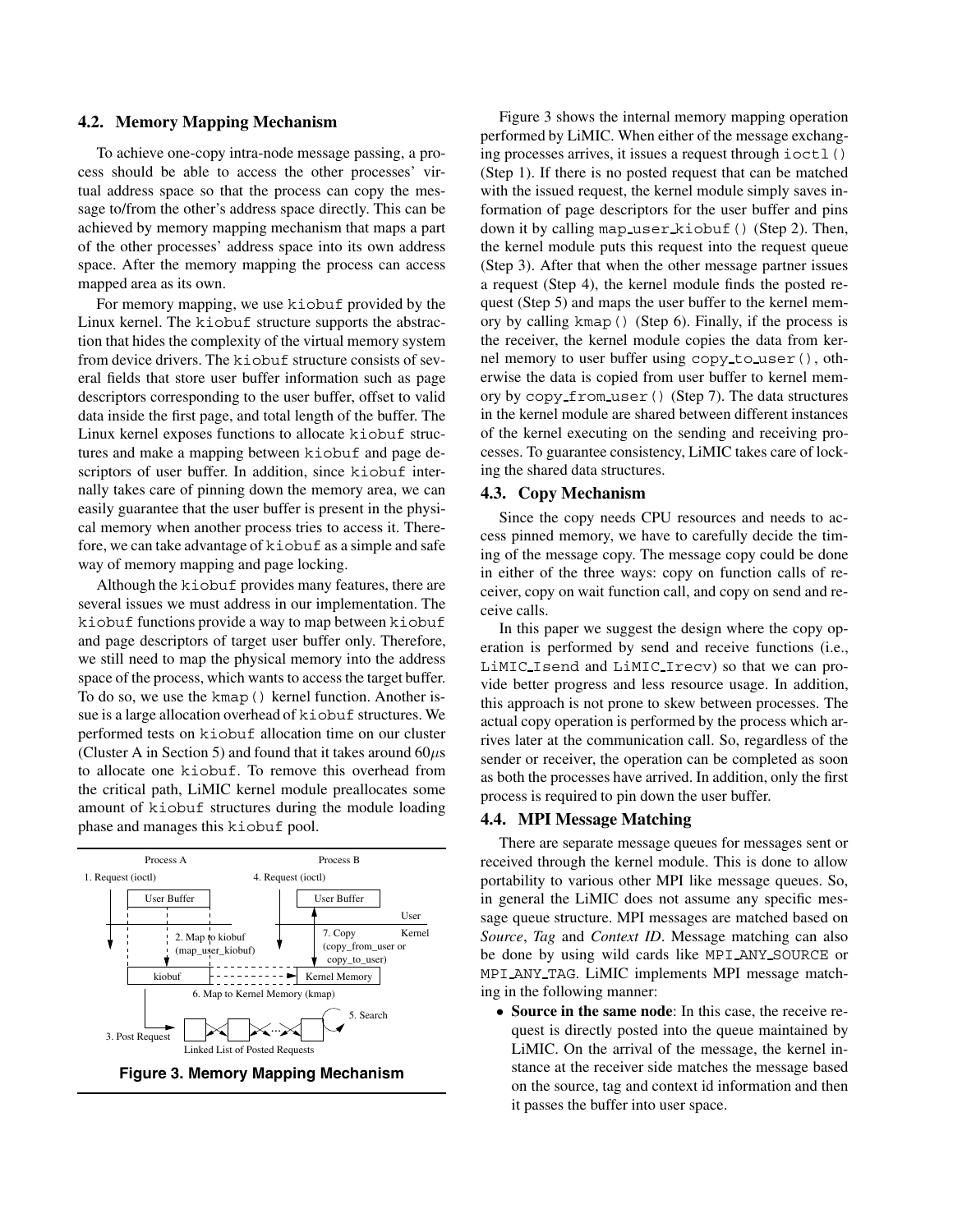- **Source in a different node**: In this case, LiMIC is no longer responsible for matching the message. The interface hooks provided in the MPI should take care of not posting the receive request into the kernel message queue.
- **Source in the same node and MPI ANY TAG**: As in the first case, the receive request is not posted in the generic MPI message queue, but directly into the LiMIC message queue. Now, the matching is done only by the source and context id.
- **MPI ANY SOURCE and MPI ANY TAG**: In this case, the source of the message might be on the same physical node but also it can be some other node which is communicating via the network. So the receive request is posted in the MPI queue. Then the MPI internal function that senses an arrival of message checks the send queue in the kernel module as well by using a LiMIC interface, LiMIC Iprobe, and performs message matching with requests in the MPI queue. If the function finds a message which matches the request, the function performs the receive operation by calling the LiMIC receive interface.

Some specialized MPI implementations offload several MPI functions into the NIC. For example, Quadrics performs MPI message matching at the NIC-level [13]. The LiMIC might need an extended interface for such MPI implementations while most of MPI implementations can easily employ LiMIC.

# **5. Performance Evaluation**

In this section we evaluate various performance characteristics of LiMIC. As described in section 2, there are various design alternatives to implement efficient intra-node message passing. MVAPICH [3] version 0.9.4 implements a hybrid mechanism of User-space shared memory and NIC-level loopback. The message size threshold used by MVAPICH-0.9.4 to switch from User-space shared memory to NIC-level loopback is 256KB. In this section, we use a hybrid approach for LiMIC, in which User-space shared memory is used for short messages (up to 4KB) and then Kernel-based memory mapping is used to perform an one copy transfer for larger messages. The choice of this threshold is explained below in section 5.1. However, it is to be noted that each application can set a different threshold as discussed in Section 3.2. Here on, all references to MVAPICH-0.9.4 and LiMIC refer to the hybrid designs mentioned above. In addition, we also provide performance results for each of the individual design alternatives, namely, User-space shared memory, NIC loopback, and Kernel module.

We conducted experiments on two 8-node clusters with the following configurations:

- **Cluster A:** SuperMicro SUPER X5DL8-GG nodes with dual Intel Xeon 3.0 GHz processors, 512 KB L2 cache, PCI-X 64-bit 133 MHz bus
- **Cluster B:** SuperMicro SUPER P4DL6 nodes with dual Intel Xeon 2.4 GHz processors, 512 KB L2 cache, PCI-X 64-bit 133 MHz bus

The Linux kernel version used was 2.4.22smp from kernel.org. All the nodes are equipped with Mellanox Infini-Host MT23108 HCAs. The nodes are connected using Mellanox MTS 2400 24-port switch. Test configurations are named  $(2x1)$ ,  $(2x2)$ , etc. to denote two processes on one node, four processes on two nodes, and so on.

First, we evaluate our designs at microbenchmarks level. Second, we present experimental results on message transfer and descriptor post breakdown. Then we evaluate the scalability of performance offered by LiMIC for larger clusters. Finally, we evaluate the impact of LiMIC on NAS Integer Sort application kernel.

#### **5.1. Microbenchmarks**

In this section, we describe our tests for microbenchmarks such as point-to-point latency and bandwidth. The tests were conducted on Cluster A.

The latency test is carried out in a standard ping-pong fashion. The latency microbenchmark is available from [3]. The results for one-way latency is shown in Figures 4(a) and 4(b). We observe an improvement of 71% for latency as compared to MVAPICH-0.9.4 for 64KB message size. The results clearly show that on this experimental platform, it is most expensive to use NIC-level loopback for large messages. The User-space shared memory implementation is good for small messages. This avoids extra overheads of polling the network or trapping into the kernel. However, as the message size increases, the application buffers and the intermediate shared memory buffer no longer fit into the cache and the copy overhead increases. The Kernel module on the other hand can reduce one copy, hence maximizing the cache effect. As can be noted from the latency figure, after the message size of 4KB, it becomes more beneficial to use the Kernel module than User-space shared memory. Therefore, LiMIC hybrid uses User-space shared memory for messages smaller than 4KB and the Kernel module for larger messages.

For measuring the point-to-point bandwidth, a simple window based communication approach was used. The bandwidth microbenchmark is available from [3]. The bandwidth graphs are shown in Figures 4(c) and 4(d). We observe an improvement of 405% for bandwidth for 64KB message size as compared to MVAPICH-0.9.4. We also observe that the bandwidth offered by LiMIC drops at 256KB message size. This is due to the fact that the cache size on the nodes in Cluster A is 512KB. Both sender and receiver buffers and some additional data cannot fit into the cache beyond this message size. However, the bandwidth offered by LiMIC is still greater than MVAPICH-0.9.4.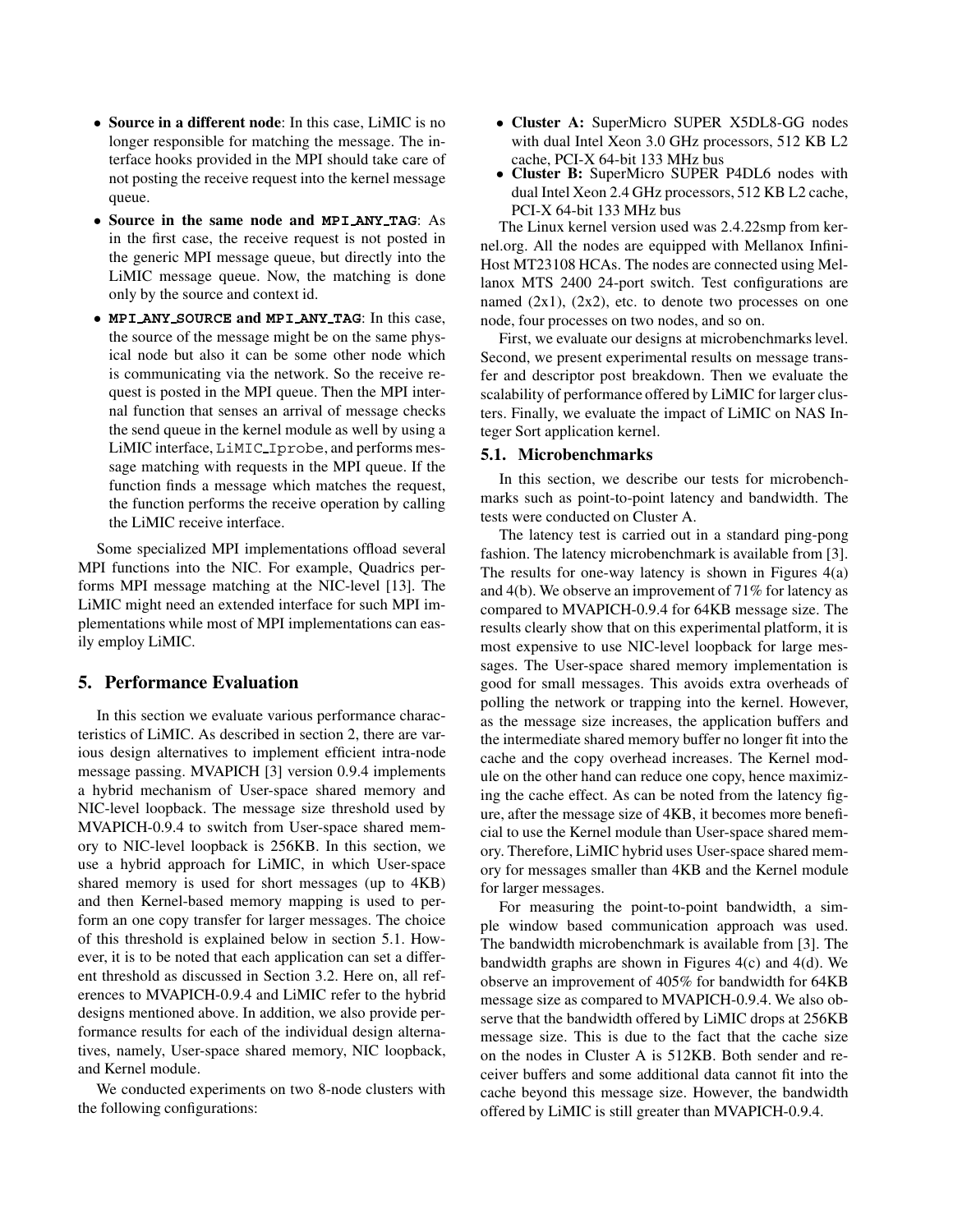







(b) Descriptor Post Breakdown

**Figure 5. LiMIC Cost Breakdown (Percentage of Overall Overhead)**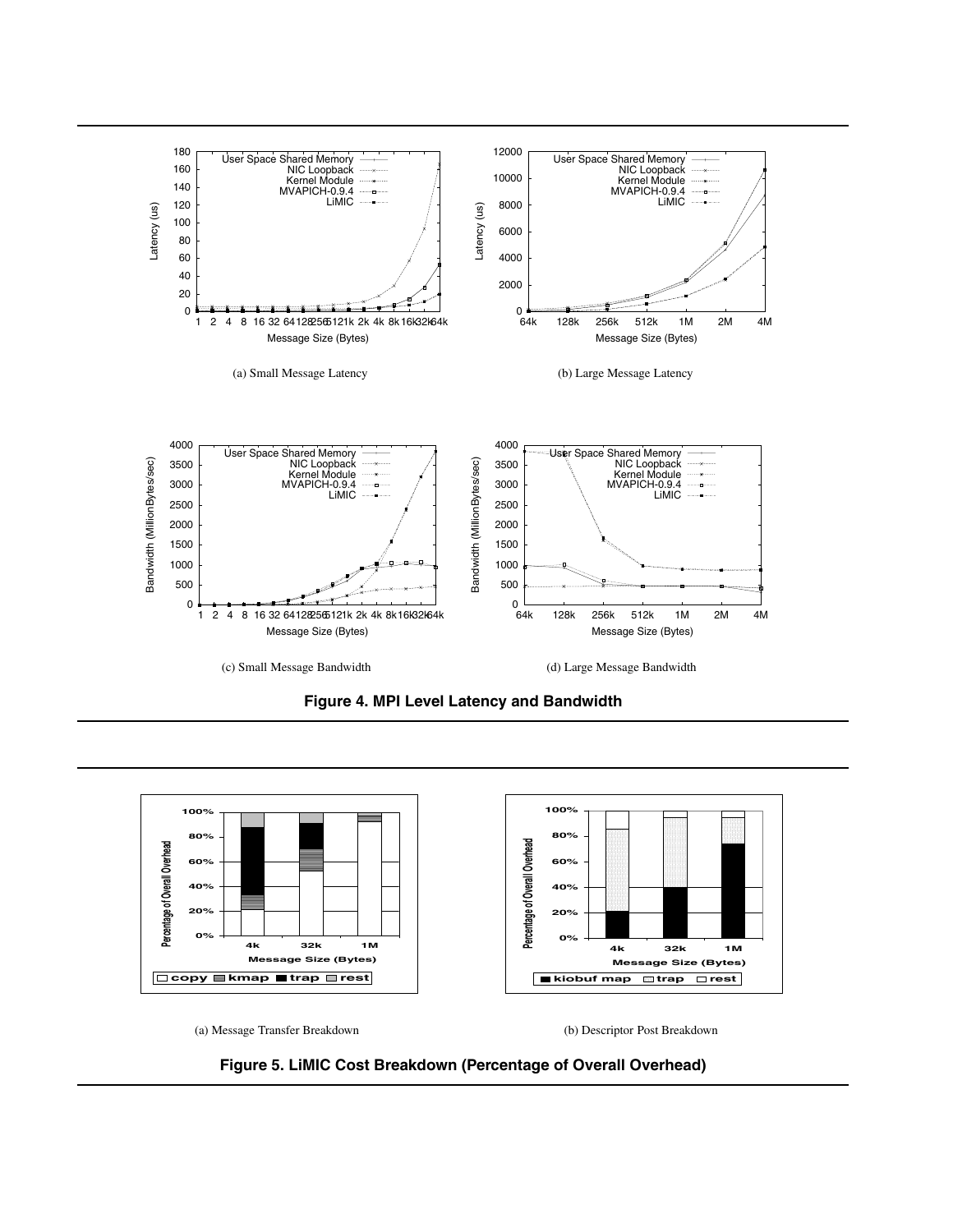# **5.2. LiMIC Cost Breakdown**

In order to evaluate the cost of various operations which LiMIC has to perform for message transfer, we profiled the time spent by LiMIC during a ping-pong latency test. In this section, we present results on the various relative cost breakdowns on Cluster A.

The overhead breakdown for message transfer in percentages is shown in Figure  $5(a)$ . We observe that the message copy time dominates the overall send/receive operation as the message size increases. For shorter messages, we see that a considerable amount of time is spent in the kernel trap (around  $3\mu s$ ) and around  $0.5\mu s$  in queueing and locking overheads (indicated as "rest"), which are shown as 55% and 12% of the overall message transfer overhead for 4KB message in Figure 5(a). We also observe that the time to map the user buffer to the kernel address space (using kmap()) increases as the number of pages in the user buffer increases.

The overhead breakdown for descriptor posting in percentages is shown in Figure 5(b). We observe that the time to map the kiobuf with the page descriptors of the user buffer forms a large portion of the time to post a descriptor. It is because the kiobuf mapping overhead increases in proportional to the number of pages. This step also involves the pinning of the user buffer into physical memory. The column labeled "rest" indicates again the queuing and locking overheads.

# **5.3. HPCC Effective Bandwidth**

To evaluate the impact of the improvement of intra-node bandwidth on a larger cluster of dual SMP systems, we conducted effective bandwidth test on Clusters A and B. For measuring the effective bandwidth of the clusters, we used b eff [14] benchmark. This benchmark measures the accumulated bandwidth of the communication network of parallel and distributed computing systems. This benchmark is featured in the High Performance Computing Challenge benchmark suite (HPCC) [9].

Table 1 shows the performance results of LiMIC compared with MVAPICH-0.9.4. It is observed that when both processes are on the same physical node (2x1), LiMIC improves effective bandwidth by 61% on Cluster A. It is also observed that even for a 16 process experiment (2x8) the cluster can achieve 12% improved bandwidth.

The table also shows the performance results on Cluster B. The results follow the same trend as that of Cluster A. It is to be noted that the messages latency on User-space shared memory and Kernel module depends on the speed of CPU while the NIC-level loopback message latency depends on the speed of I/O bus. Since the I/O bus speed remains the same between Clusters A and B, and only the CPU speed reduces, the improvement offered by LiMIC reduces in Cluster B.

In our next experiment, we increased the number of processes as to include nodes in both Clusters A and B. The motivation was to see the scaling of the improvement in effective bandwidth as the number of processes is increased. It is to be noted that the improvement percentage remains constant (5%) as the number of processes is increased.

**Table 1. b eff Results Comparisons (MB/s)**

| Cluster | Config. | <b>MVAPICH</b> | <b>LiMIC</b> | Improv. |
|---------|---------|----------------|--------------|---------|
| A       | 2x1     | 152            | 244          | 61%     |
|         | 2x2     | 317            | 378          | 19%     |
|         | 2x4     | 619            | 694          | 12%     |
|         | 2x8     | 1222           | 1373         | 12%     |
| B       | 2x1     | 139            | 183          | 31%     |
|         | 2x2     | 282            | 308          | 9%      |
|         | 2x4     | 545            | 572          | 5%      |
|         | 2x8     | 1052           | 1108         | 5%      |
| A & B   | 2x16    | 2114           | 2223         | 5%      |

#### **5.4. NAS Integer Sort**

We conducted performance evaluation of LiMIC on IS in NAS Parallel Benchmark suite [4] on Cluster A. IS is an integer sort benchmark kernel that stresses the communication aspect of the network. We conducted experiments with classes A, B and C on configurations  $(2x1)$ ,  $(2x2)$ ,  $(2x4)$ , and (2x8). The results are shown in Figure 6. Since the class C is a large problem size, we could run it on the system sizes larger than  $(2x2)$ . We can observe that LiMIC can achieve 10%, 8%, and 5% improvement of execution time running classes A, B, and C respectively, on  $(2x8)$  configuration. The improvements are shown in Figure 7.

To understand the insights behind the performance improvement, we profiled the number of intra-node messages larger than 1KB and their sizes being used by IS within a node. The results with class A are shown in Table 2. We can see that as the system size increases, the size of the messages reduces. The trend is the same on classes B and C while the message size becomes larger than class A. Since LiMIC performs better for medium and larger message sizes, we see overall less impact of LiMIC on IS performance as the system size increases. Also, it is to be noted that since the message size reduces as the system size increases, the message size eventually fits in the cache size on (2x8) configuration. This results in maximizing the benefit of LiMIC and raising the improvement at the (2x8) system size as shown in Figure 7.

### **6. Conclusions and Future Work**

In this paper we have designed and implemented a high performance Linux kernel module (called LiMIC) for MPI intra-node message passing. LiMIC is able to provide MPI friendly interface and independence from proprietary communication libraries and interconnects.